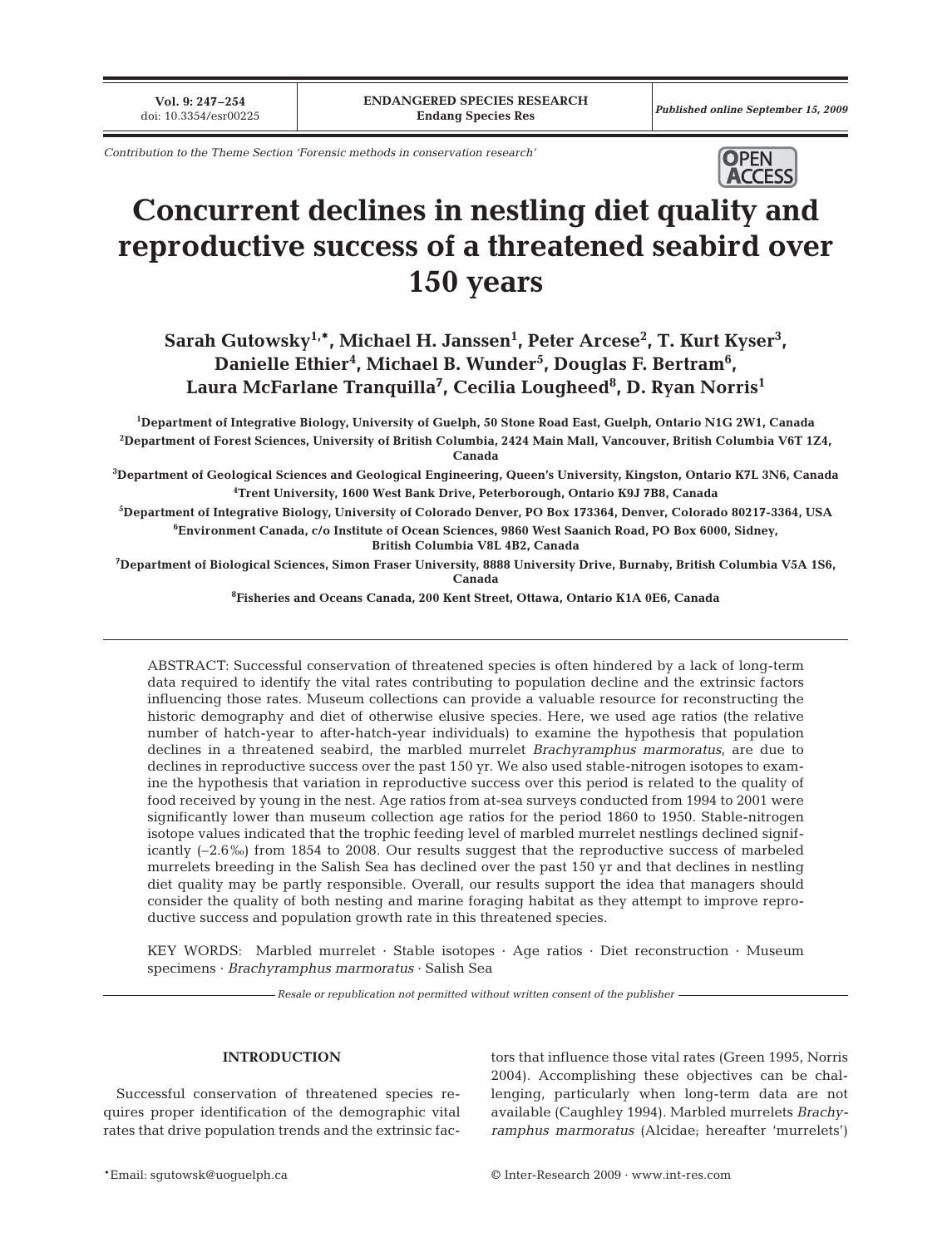are currently listed as Endangered under the IUCN Red List of Threatened Species and threatened under the Committee on the Status of Endangered Wildlife in Canada. In Alaska, populations are estimated to have declined by 70% over the past 25 yr, and available evidence indicates that similar declines have occurred in the Salish Sea (Piatt et al. 2007, Bower in press). Murrelets are a secretive species that typically nest on the high limbs of large trees up to 100 km inland (Nelson 1997), making it particularly challenging to study their breeding biology and identify the demographic rates contributing to their decline.

Here, we used age ratios, or the relative number of hatch-year to after-hatch-year birds, to examine the hypothesis that declines in murrelet abundance are due in part to declines in productivity. Much evidence now suggests that the reproductive success of murrelets in British Columbia and California is limited by the availability of nesting habitat in old-growth forest (Ralph et al. 1995, Burger 2002, Piatt et al. 2007), nest predation (Nelson & Hamer 1995, Peery et al. 2004), and prey availability (Becker & Beissinger 2006, Norris et al. 2007). Murrelet productivity estimated from age ratios was shown to have declined by nearly an order of magnitude in central California from 1892 to 2003 (Beissinger & Peery 2007). Thus, we predicted that contemporary estimates of productivity in the Salish Sea from at-sea surveys conducted from 1994 to 2001 would be lower than historic estimates derived from museum age ratios collected from 1860 to 1950 in the same region.

We also examined the hypothesis that variation in murrelet productivity is related to the quality of food received by young in the nest. In several species of alcids, nestling diet quality is positively related to body condition (Davoren & Montevecchi 2003), growth rate (Bertram et al. 2002, Litzow et al. 2002, Wanless et al. 2005, Hedd et al. 2006), and fledging date (Harfenist 1995, Ydenberg et al. 1995, Morbey & Ydenberg 1997), all of which can contribute to a successful nesting attempt and thus increase age ratios. Furthermore, Janssen (2009) found that diet quality during development was positively associated with growth and body condition of juvenile murrelets. Related evidence also suggests that adult trophic feeding level during the 1 to 2 mo prior to breeding has shown strong temporal declines in both California and British Columbia (Becker & Beissinger 2006, Norris et al. 2007), and it is possible that nestling diet composition has also changed over the last century. Thus, we predicted that declines in murrelet nestling diet quality have occurred concurrently with observed declines in productivity and adult trophic feeding level over the last 150 yr.

To test our prediction above, we analyzed stablenitrogen isotopes  $(\delta^{15}N)$  in juvenile breast feathers collected from museum specimens and contemporary atsea captures from the Georgia Basin. In marine ecosystems,  $δ<sup>15</sup>N$  values in predators predictably reflect the isotopic composition of their prey, because  $\delta^{15}N$  is enriched at higher trophic levels (Hobson et al. 1994). Because feathers are metabolically inert, their isotopic signatures are indicative of the food ingested as feathers grow (Hobson & Welch 1992, Hobson et al. 1994). Brown-tipped breast feathers of hatch-year murrelets are grown in the nest (Nelson 1997), and therefore contain isotopic signatures that indicate nestling diet composition.

## **MATERIALS AND METHODS**

**Estimating productivity.** We recorded hatch-year (HY; 0 to 1 yr-old) and after-hatch-year (AHY;  $>1$  yrold) murrelets from museum specimens that were collected between August and February 1860 to 1950 in the Salish Sea (from the north end of the Strait of Georgia to the west coast of the Strait of Juan de Fuca and the south end of Puget Sound; 50° 60'–47° 15' N, 121° 58'–125° 29' W) and from at-sea surveys conducted in Desolation Sound, British Columbia (50° 58' N, 124° 48' W), in August 1994 to 2001. The age class of museum specimens was determined in the hand using plumage characteristics (as described by Beissinger & Peery 2007). At-sea surveys were conducted according to protocol outlined in Lougheed et al. (2002). The vessel crew changed between years (1994–1995, 1996–1998, and 1998–2001) but with significant overlap in personnel between years, such that the survey methodology was taught directly from outgoing to incoming crew. Here we define productivity, *R*, as the number of offspring produced per adult or subadult. To estimate *R*, we used the ratio of HY to AHY birds (HY/AHY), where the standard error  $SE<sub>R</sub>$  was estimated as:  $[(HY \times AHY)/(HY + AHY)^3]^{1/2}$  (Ricklefs 1997, Beissinger & Peery 2007).

Both historic and contemporary samples were corrected for the proportion of nestlings that had not fledged in August by dividing the number of juveniles detected by the proportion of young expected to have fledged at the time of collection or sampling (Beissinger & Peery 2007). This proportion was derived from breeding chronologies of murrelets in Desolation Sound, as estimated from vitellogenin, a yolk protein precursor that indicates whether or not females are producing eggs (McFarlane Tranquilla et al. 2003). McFarlane Tranquilla et al. (2003) estimated that the peak fledging period in 1999 and 2000 occurred on 31 July  $\pm$  20 d ( $\pm$ 1 SD of mean fledge date). For each observation, we calculated a *z*-value ([observation date – mean fledge date]/SD), which was used to esti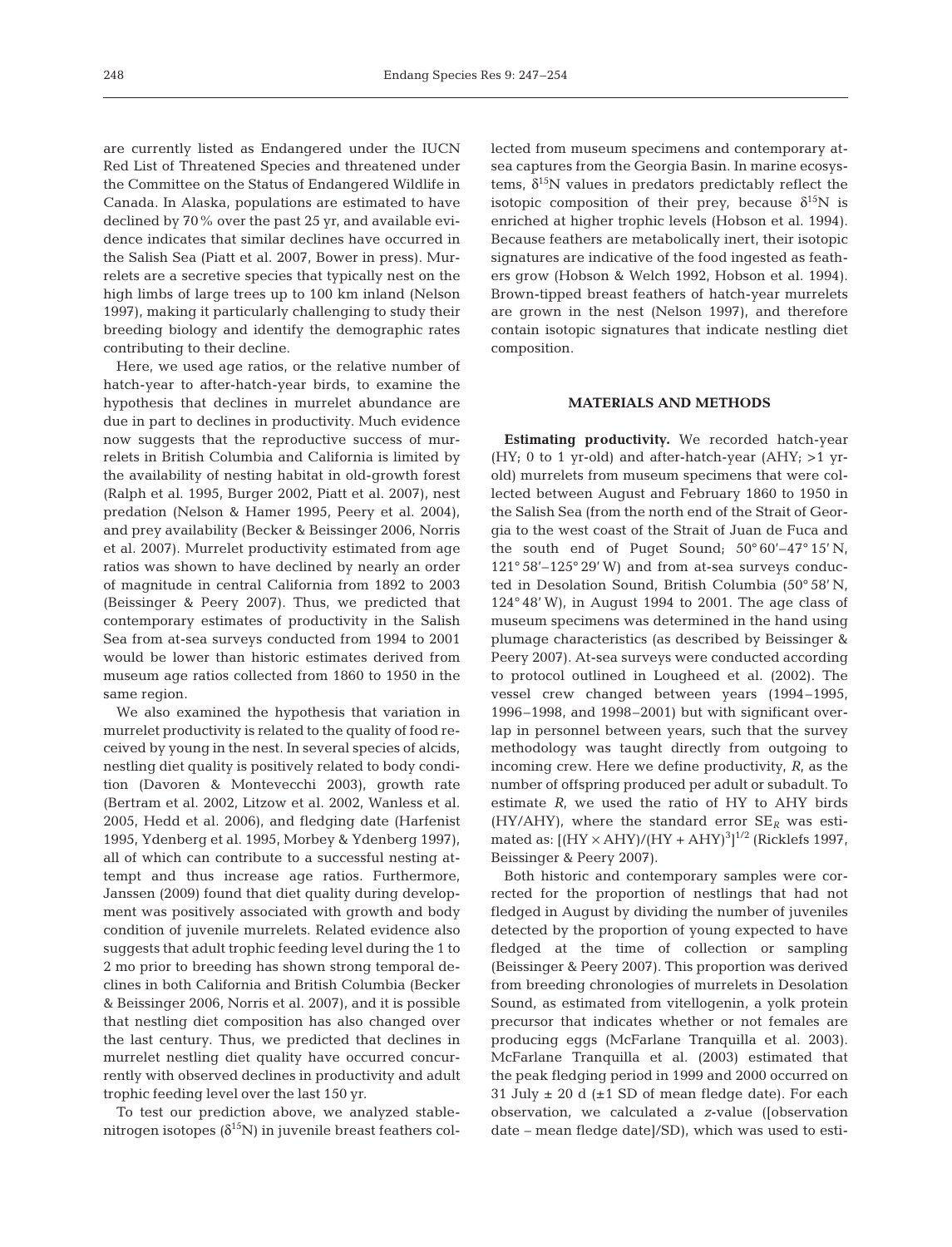mate the proportion of juveniles that fledged in August from either the historic sample or at-sea surveys. The new HY value was used to derive date-corrected estimates of contemporary and historic *R*-values. Similar corrections applied by Beissinger & Peery (2007) in central California were found to result in only small biases in *R* estimates when incorporating annual variation in timing of breeding in simulation analyses (Peery et al. 2007). Thus, we considered that this correction provided the best estimate of *R* for both historic and contemporary productivity because it accounted for the approximate proportion of individuals fledged at the time of collection or observation.

Because the number of observations of individual birds used to estimate contemporary *R*-values was considerably larger than that available for the historic estimate ( $n = 1522$  and 174, respectively), we used a bootstrapping technique where 10 000 random subsamples of date-corrected HY/AHY ratios were drawn with replacement from the contemporary data set. We then examined where the historic *R* estimate fell within this distribution of contemporary *R*-values, with the p-value indicating the proportion of contemporary *R* estimates that were greater than the historic *R* estimate.

**Feather sample collection and isotope analysis.** Stable isotopes in breast feathers of 64 HY murrelets were measured from specimens collected in the Salish Sea from 1854 to 2002  $(n = 34)$  from 10 museum collections (see 'Acknowledgements' for a complete list of museums from which feather samples and age ratios were obtained) and from feathers collected during at-sea captures conducted in Desolation Sound in 2008  $(n = 30)$ .

Isotope analysis was conducted at the Queen's Facility for Isotope Research, Kingston, Ontario, Canada. Before analysis, feathers were washed in 2:1 chloroform: methanol solution for 24 h, rinsed in fresh chloroform:methanol solution, and left to air-dry for 48 h. Between 0.20 to 0.40 mg of each feather sample were loaded into a tin capsule, then combusted and oxidized in a TC elemental analyzer and introduced online into a Finnigan MAT Delta Plus XL isotope ratio mass spectrometer. Two in-house standards were run to quantify measurement error—EIL  $61$  KNO<sub>3</sub> and an organic standard, domestic chicken *Gallus gallus* blood — and duplicate samples were run from the same feather sample to produce a mean  $(\pm SD)$  difference or repeatability, which was  $\pm 0.3\%$ . Nitrogen isotope ratios are expressed relative to air as  $\delta$  units (‰), where  $\delta^{15}N =$  $[(15N/14N_{sample}/15N/14N_{air}) - 1] \times 1000$ .

**Nestling diet statistical analysis and interpretation.** We examined the variation in HY breast feather  $\delta^{15}N$ using a generalized linear mixed-effects model (GLMM) with restricted maximum likelihood protocol (REML), with year as a fixed effect and site as a random effect.

To relate changes in feather isotopes to changes in nestling diet quality, we reviewed  $\delta^{15}N$  and energy content  $(kJ \text{ fish}^{-1})$  values of potential prey. Potential prey items likely present either currently or historically in the Georgia Basin included salmon species (*Salmonidae*), Pacific herring *Clupea pallasi*, smelt species (*Osmeridae*), northern anchovy *Engraulis mordax*, Pacific sardine *Sardinops sagax*, and Pacific sand lance *Ammodytes hexapterus*. We used isotope values from prey samples collected during the nesting period (June to August; Nelson & Hamer 1995, McFarlane Tranquilla et al. 2003), and from California (Becker et al. 2007), Oregon (Miller 2006), and British Columbia (Janssen 2009). To determine whether a change in  $\delta^{15}N$  values in feathers indicated a change in nestling diet composition, we calculated a mean difference in  $\delta^{15}N$  values for each potential prey item relative to sand lance, based on withinstudy differences in  $\delta^{15}N$ . Differences in  $\delta^{15}N$  values were calculated for fish from within the same study to avoid sampling variation related to geographic location (Kline 1999) and sample preparation (Søreide et al. 2006). Observations of fish holding behaviour suggest that fish between 80 and 100 mm are the most common size range of fish fed to nestlings, although nestlings are also fed prey between 60 and 135 mm (Burkett 1995, Kuletz 2005, Janssen 2009). We therefore used energetic values of potential prey species 80 to 100 mm in length from published sources to provide a relative index of energy content between prey types. Due to the scarcity of published  $\delta^{15}N$  values of potential prey species, we used  $\delta^{15}N$  values from forage fish between 60 and 140 mm. We report both energy content and the number of sand lance deliveries required to equal a single delivery of each prey species (see Table 1).

# **RESULTS**

#### **Productivity**

Bootstrapped estimates of contemporary (1994 to 2001) murrelet productivity from random subsamples of 174 observations ranged from 0.13 to 0.37 offspring per adult or subadult. The contemporary estimate obtained by pooling all data ( $n = 1522$ ) from 1994 to 2001 was  $0.21 \pm 0.03$  ( $\pm 1$  SE<sub>R</sub>), falling at about the center of the bootstrapped distribution (Fig. 1). In comparison, the historic value of *R* estimated from data collected during the period 1860 to 1950 (n = 174) was  $0.35 \pm$ 0.01, which was >99.99% of the bootstrapped contemporary estimates  $(p = 0.0011; Fig. 1)$ .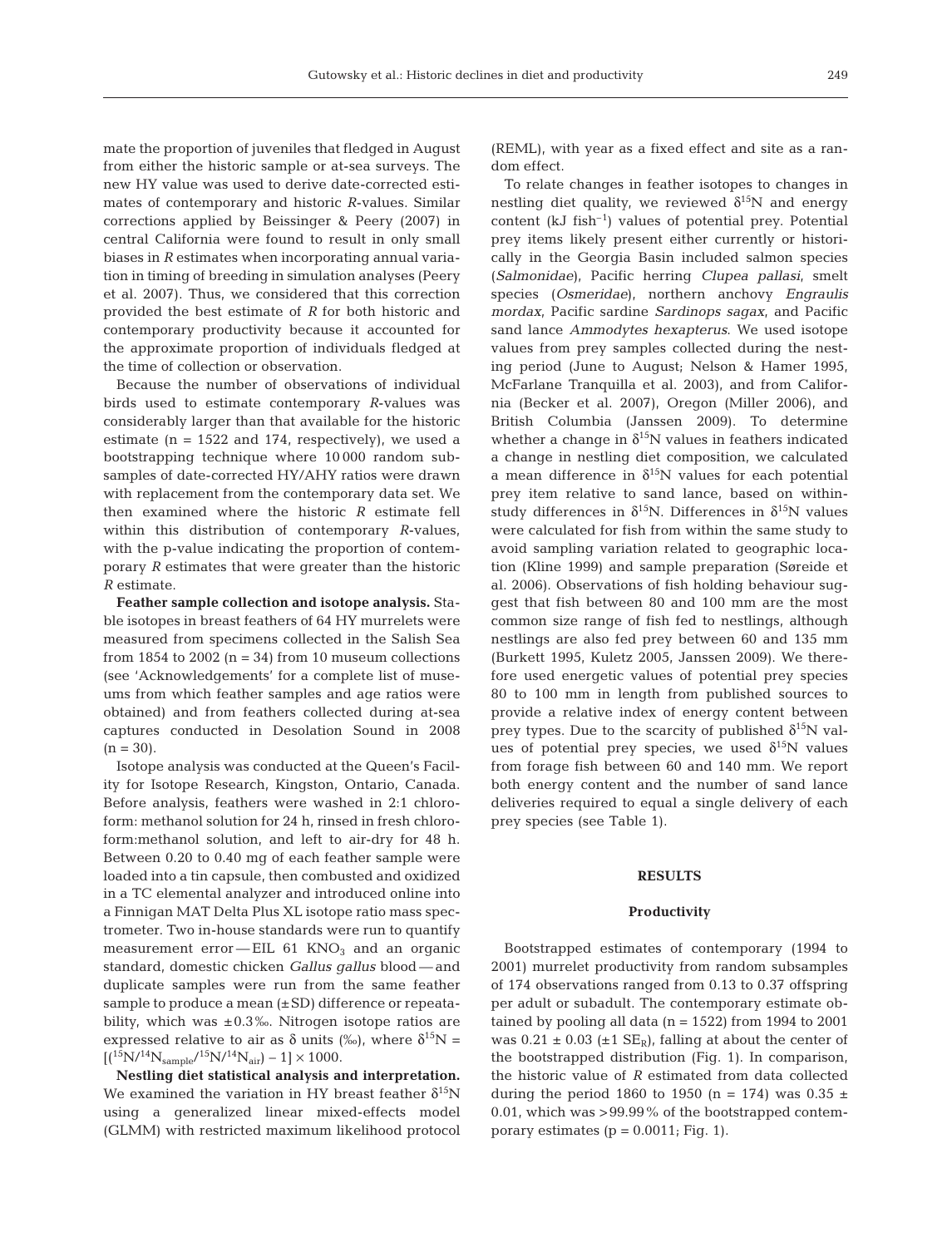Fig. 1. *Brachyramphus marmoratus.* Distribution of contemporary (1994–2001) marbled murrelet productivity (numbeer of offspring per adult or subadult; *R)* estimates generated from random subsampling of at-sea survey observations in Desolation Sound, British Columbia (repeated 10 000 times; subsample n = 174). The historic (1860–1950) *R* estimate generated from museum collections  $(R = 0.35 \pm 0.01$  SER) was significantly higher than the contemporary distribution (p =  $0.0011$ ,  $n = 174$ ). HY: hatch-year; AHY: after-hatch-year

## **Nestling diet**

Our GLMM with year as a fixed effect and site as a random effect found a strong negative trend in  $\delta^{15}N$ values over time in murrelet feathers grown in the nest, indicating a drop in nitrogen by 2.6‰ over 154 yr (slope estimate for year =  $-0.017$ , SE =  $0.0028$ , r<sup>2</sup> = 0.38,  $t = -6.04$ ,  $p < 0.0001$ ; Fig. 2). Based on previously published and unpublished values, the total range of  $\delta^{15}N$ values between the highest and lowest trophic level prey species was 2.1‰ (Table 1). Pacific sand lance had the lowest  $\delta^{15}N$  value of the potential prey species considered, and salmon species had the highest. Sand lance also had the lowest energy content per individual fish ( $kJ$  fish<sup>-1</sup>), and northern anchovy, Pacific sardine and Pacific herring had the highest (Table 1).

# **DISCUSSION**

Our comparisons of age ratios from museum specimens and at-sea surveys suggest that the productivity of murrelets in the Salish Sea has declined by nearly 50% over the past 150 yr. These results corroborate several recent studies suggesting that contemporary rates of reproduction in murrelets have declined



Fig. 2. *Brachyramphus marmoratus.* Stable-nitrogen isotope  $(\delta^{15}N)$  values in hatch-year marbled murrelet breast feathers from the Salish Sea collected between 1854 and 2008  $(n = 64)$ . Samples from 2008 were collected in Desolation Sound, British Columbia, from live birds; all other feather samples were from museum specimens. The slope estimate of year from a general linear mixed effects model was  $-0.017 \pm$ 0.0028 (±SE; see 'Results' for full details)

throughout their range over the last century. Estimates of historic productivity in California (0.30; Beissinger & Peery 2007), together with our estimate of historic productivity from the Salish Sea (0.35), are both much higher than more recent estimates from California, Alaska, and British Columbia. Beissinger & Peery (2007) used museum collections and contemporary surveys to infer a decline in murrelet productivity of nearly an order of magnitude in central California between 1892 and 2003 (0.30 to 0.032). In Alaska, Anderson & Beissinger (1995) found average age ratios of 0.016 during surveys conducted in 1993, and Kuletz  $(2005)$  reported similar values (average = 0.043) for the period 1995 to 1999. In Desolation Sound, Lougheed et al. (2002) reported average age ratios of 0.13 from 1996 to 1998, and we report similar values for the same area from 1994 to 2001 (0.21). Low productivity estimates might be expected because murrelets are a relatively long-lived species that may defer breeding until several years of age, and produce a maximum of only one young per year (Piatt et al. 2007). However, the available evidence now suggests that productivity estimates based on recent data are substantially lower than those estimated from historic data in the Salish Sea and central California.

Although other demographic rates may also have changed through time, much evidence now suggests that murrelet population declines have, at least in part, been facilitated by a reduction in reproductive success over time. Annual survival estimates from mark-recapture studies (Cam et al. 2003, Peery et al. 2006) are similar or higher to that expected based on relationships of survival, adult size, and clutch size within the

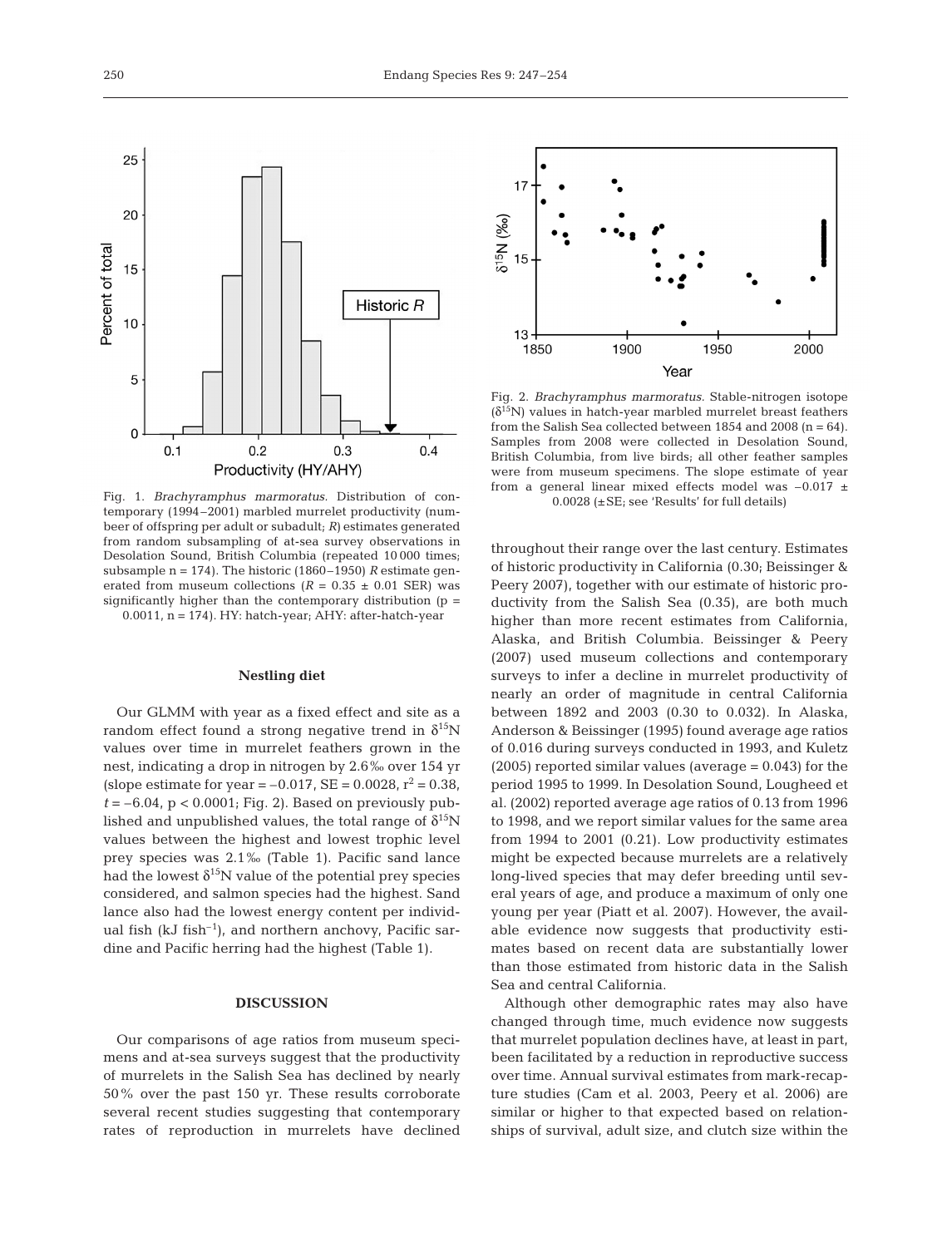Table 1. Stable-nitrogen isotope ( $\delta^{15}N$ ) and energetic (kJ fish<sup>-1</sup>) values for potential prey items of marbled murrelet nestlings.  $\delta^{15}N$ values of fish (60 to 140 mm length) are reported relative to  $\delta^{15}N$  values of Pacific sand lance. Differences were calculated between samples from the same study, and were then used to generate the mean difference across studies. Energetic values are for average-sized nestling prey items (80 to 100 mm length). 'Sand lance delivery equivalent' is the number of single sand lance deliveries to the nest required to equal a single delivery of a given prey species; 'Source' indicates the source for  $\delta^{15}N$  and energetic values, respectively

| Prey species                                                                                                                                                                                                                                        | Mean $\delta^{15}N$<br>difference | Energy content<br>$(kJ$ fish <sup>-1</sup> ) | Sand lance<br>delivery<br>equivalent | Source<br>$\delta^{15}$ N                                              | Energetic values         |
|-----------------------------------------------------------------------------------------------------------------------------------------------------------------------------------------------------------------------------------------------------|-----------------------------------|----------------------------------------------|--------------------------------------|------------------------------------------------------------------------|--------------------------|
| Salmon species                                                                                                                                                                                                                                      | 2.1                               | 24                                           | 2.4                                  | Miller $(2006)^a$                                                      | Anthony et al. (2000)    |
| Smelt species                                                                                                                                                                                                                                       | 1.7                               | 40                                           | 4.0                                  | Miller $(2006)^a$                                                      | Anthony et al. (2000)    |
| Pacific herring                                                                                                                                                                                                                                     | 1.7                               | 32                                           | 3.2                                  | Miller $(2006)^a$                                                      | Foy & Norcross (1999)    |
| Pacific sardine                                                                                                                                                                                                                                     | 1.3                               | 58                                           | 5.8                                  | Becker et al. $(2007)^b$                                               | Dahdul & Horn $(2003)^c$ |
| Northern anchovy                                                                                                                                                                                                                                    | 1.2                               | 58                                           | 5.8                                  | Miller $(2006)^a$ , Janssen $(2009)^d$ ,<br>Becker et al. $(2007)^{b}$ | Janssen $(2009)^d$       |
| Pacific sand lance                                                                                                                                                                                                                                  | $\Omega$                          | 10                                           | 1.0                                  | Miller $(2006)^a$ , Janssen $(2009)^d$ ,<br>Becker et al. $(2007)^{b}$ | Janssen $(2009)^d$       |
| <sup>a</sup> Crescent City, California to Newport, Oregon; <sup>b</sup> Año Nuevo Bay, Monterey Bay, and Farralones, California; <sup>c</sup> Anchovy and<br>sardine are expected to have equal energy content; dDesolation Sound, British Columbia |                                   |                                              |                                      |                                                                        |                          |

Alcidae (De Santo & Nelson 1995). Additionally, Beissinger & Peery (2007) found that AHY survival did not differ between contemporary and historic estimates, while productivity declined significantly over the same time period. Taken together, these studies imply that the observed declines in age ratios may be the result of murrelet populations currently experiencing lower reproductive rates than during the first half of the last century.

Our results also provide evidence that the diet of nestling murrelets has changed over the past 150 yr. Stable-nitrogen isotopes from HY breast feathers declined by 2.6‰ from 1854 to 2008 (Fig. 2). In marine food webs,  $\delta^{15}$ N increases between trophic levels (Hobson et al. 1994). Thus, the negative trend in  $\delta^{15}N$ indicates a decline in nestling trophic feeding level. The magnitude of this estimated decline (2.6‰) corresponds to the full range of  $\delta^{15}N$  values estimated across potential prey species, where the difference between the lowest and the highest  $\delta^{15}N$  values was 2.1‰ (Table 1). Contemporary diet studies consistently report Pacific sand lance as comprising a large proportion of nestling diet, and also list northern anchovy and Pacific herring as important prey (Burkett 1995, Kuletz 2005, Janssen 2009). Our results suggest that, in the Salish Sea, the proportion of lower trophic level species such as sand lance have likely increased in nestling diet over the past 150 yr, whereas higher trophic level species, such as Pacific herring and northern anchovy, or species now rare or missing from the ecosystem (including Pacific sardine, smelt species, and eulachon *Thaleichthys pacificus*), probably comprised a greater proportion of the diet historically.

A diet shift towards lower trophic level prey could have important energetic consequences for nestlings.

For example, Pacific sand lance had the lowest energetic value of all potential prey species we considered, whereas energy content generally increased in species at higher trophic levels (Table 1). In contrast, the 2 most common nestling prey species other than sand lance, Pacific herring and northern anchovy, had approximately 3 and 6 times more energy per fish, respectively (Table 1). Because nestlings receive an average of only 3 single-fish feedings per day (Nelson & Hamer 1995), and nests are often 12 to 100 km from foraging locations (Hull et al. 2001), it seems unlikely that parents can compensate for reductions in the availability of high quality prey by increasing foraging effort at lower trophic levels and increasing frequency of energetically expensive, high predation-risk feeding trips (Stearns 1992, Kuletz 2005). Additionally, there is some evidence that the average size of sand lance fed to nestlings is smaller than the average length of other prey types (anchovy and herring) (Kuletz 2005, Janssen 2009). If this was also the case historically, then our relative index of diet quality (Table 1) is likely conservative and may underestimate the difference in energy content between prey types. Thus nestlings fed primarily sand lance during the last few decades probably experienced much lower energy-provisioning rates than nestlings historically fed higher trophic level prey.

Among other alcids, energy-provisioning rate is often positively related to nestling growth (e.g. Bertram et al. 2002, Romano et al. 2006) which, in turn, is positively associated with chick-rearing success and overall reproductive success (e.g. Litzow et al. 2002, Wanless et al. 2005). Additionally, diet quality of nestlings and fledglings was positively associated with growth and body condition of HY murrelets in Desola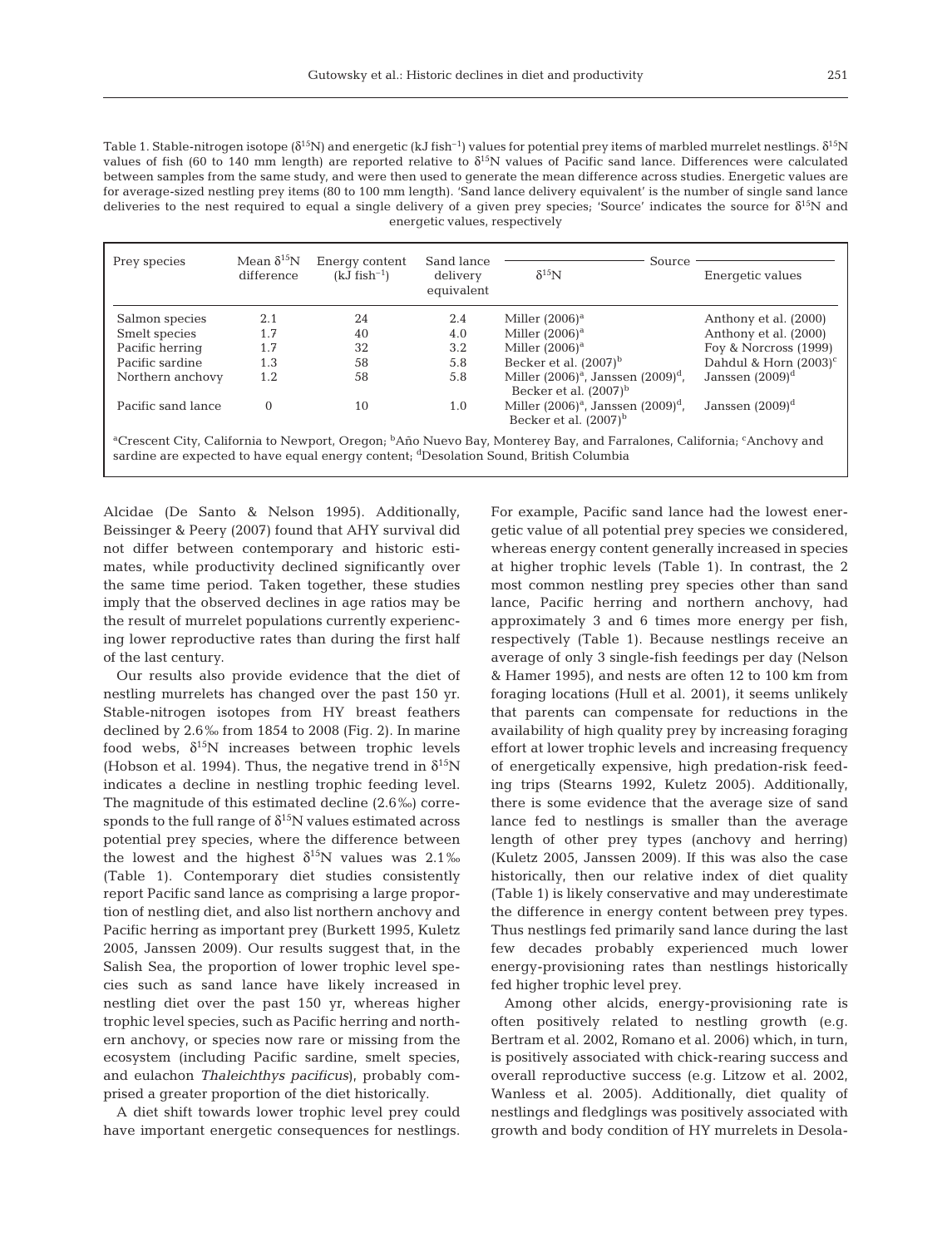tion Sound, suggesting that diet composition during development may have important consequences for juvenile survival (Janssen 2009). These studies, together with our results, provide some support for the hypothesis that a shift away from energetically superior, high trophic level prey species may have negatively influenced the reproductive success and population growth of murrelets in the Salish Sea.

Our results suggest that concurrent declines in nestling diet quality and reproductive success have occurred in the Salish Sea over the past 150 yr. These declines may be due to changes in the distribution and abundance of high quality prey species (e.g. Becker & Beissinger 2006, Becker et al. 2007) or changes in the timing of peak availability of these species (e.g. Suryan et al. 2006). Fisheries data provide clear evidence of changes in distribution, abundance, and peak timing in a number of higher  $\delta^{15}N$ , energetically superior fish species, particularly Pacific herring, Pacific sardine, eulachon, and a number of salmon species in the Georgia Basin over the past 100 yr (Beamish et al. 2004, Therriault et al. in press). Although the effects of commercial fisheries, climate, and the indirect effects of humans on murrelet prey remain largely unstudied, we suggest that future research in this area is essential for developing reliable recovery plans that address both marine and terrestrial impacts on murrelet populations.

Our use of age ratios as an index of productivity relies on several key assumptions and cautions addressed in detail in the following studies. In California, evidence suggests that North American collectors were unlikely to purposefully target one age class over another, that one age class was not more easily collected than the other (Beissinger & Peery 2007), and that biases arising from mistakes in aging are negligible (Peery et al. 2007). Lougheed et al. (2002) suggested that age ratios in Desolation Sound may be biased low because of differences in the timing and rates of emigration of HY and AHY birds throughout the breeding season. Interestingly, their age ratios corrected for emigration during the period 1996–1998 (0.13) were much lower than our uncorrected estimate for 1994–2001 (0.21), and correspond to the lower tail of the contemporary *R* distribution (Fig. 1), leading us to believe that our *R*-value is a conservative estimate of contemporary productivity.

Additionally, our use of age ratios generated from both at-sea surveys and collection requires that these 2 methods result in comparable productivity estimates. Beissinger & Peery (2007) found nearly identical age ratios from at-sea captures where individual birds were dip-netted from a small boat and at-sea surveys where birds were observed from a distance. Our at-sea surveys were conducted in the nearshore waters and fjords of Desolation Sound, and represent similar areas and conditions which would have been accessible to museum collectors throughout the Salish Sea. We suggest that museum collectors approaching murrelets likely obtained a sample representative of the Salish Sea murrelet population comparable to that obtained by at-sea surveys in Desolation Sound, resulting in comparable methods for generating age ratios. Finally, it is imperative to clarify that both historic and contemporary HY/AHY age ratios do not provide true estimates of fecundity, as they include non-breeding AHY birds, which cannot be distinguished from breeding AHY birds. Thus age ratio results should only be used as a comparative index of productivity over time.

The use of nitrogen isotopes as indicators of diet is also subject to several issues which need to be addressed. It has been suggested that variation in  $\delta^{15}N$ may be due to factors unrelated to diet, such as prevalence of nitrates, horizontal advection, and El Niño events, which could cause shifts in isotope signatures at the prey base. Although we were unable to test this directly, previous studies have found little change in zooplankton  $δ<sup>15</sup>N$  in central California over a 50-yr period (Rau et al. 2003), and no evidence of correlation between adult murrelet  $\delta^{15}N$  signatures in the Salish Sea and large-scale ocean climate variables over the past century (Norris et al. 2007). It has also been suggested that physiological factors such as nutritional status and growth can potentially complicate the dietary interpretation of  $\delta^{15}N$  signatures (Williams et al. 2007, Sears et al. 2009). Sears et al. (2008) found that both growth and food restriction in captive rhinoceros auklet *Cerorhinca monocerata* chicks resulted in 0.37 to 0.55‰ depletion in  $\delta^{15}N$ . This effect is small relative to the change in  $\delta^{15}N$  values in nestling breast feathers seen in the present study (–2.6‰). Sears et al. (2008) suggested that the variability of  $\delta^{15}N$  feather signatures seen in wild birds due to differences in diet likely obscures the magnitude of the effect of nutritional status, and does not invalidate the use of feather isotopes in making ecological inferences. Thus, we are confident that the majority of variation in  $\delta^{15}N$  values presented in the present study can be attributed to variation in murrelet nestling diet composition.

To date, murrelet conservation efforts have been focused strongly on protecting terrestrial nesting habitat, the loss of which is a significant threat faced by many populations, particularly in the Salish Sea (Piatt et al. 2007). However, murrelets spend most of their lives foraging in nearshore waters where the distribution and abundance of energetically superior, high trophic level prey species have changed over the past 100 yr. Declines in adult and nestling trophic feeding level over the past century have also now been documented in the Salish Sea over this same time period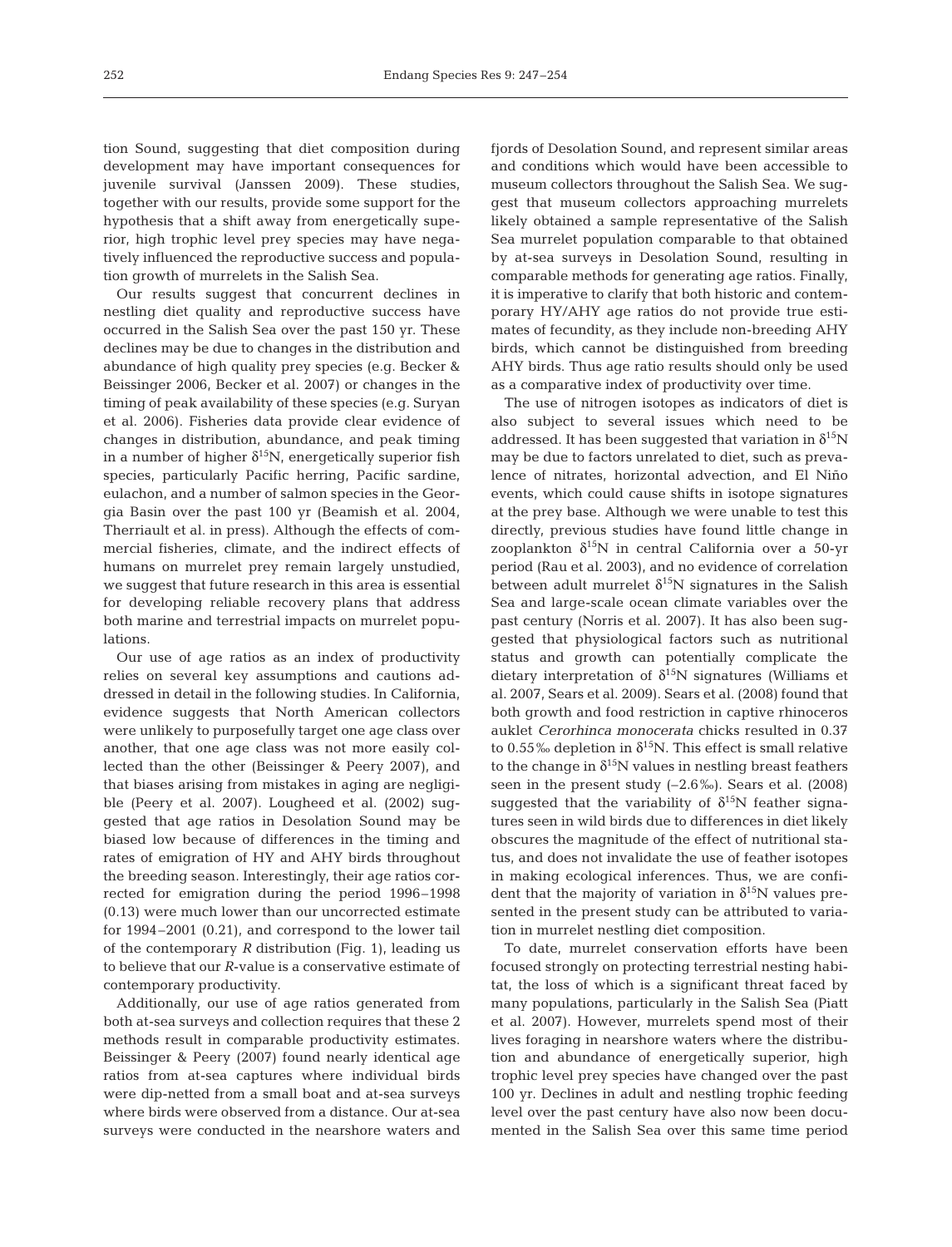(Norris et al. 2007, present study).  $\delta^{15}N$  in the prebreeding diet of adult murrelets decreased by 2.0‰ between 1889 and 1996 (Norris et al. 2007), and also decreased in nestling diets by 2.6‰ between 1854 and 2008 (present study). In California,  $\delta^{15}$ N in adult prebreeding diets decreased by 1.4‰ between 1895 and 2002 (Becker & Beissinger 2006). Overall, these declines represent decreases in trophic feeding level in both adult and nestling murrelets that may influence reproductive success via their influence on egg production (Becker & Beissinger 2006, Janssen et al. 2009) and fledging success (Becker et al. 2007, Janssen 2009). However, due to the secretive nesting behaviour of murrelets, it has been difficult to document reproductive success in relation to diet quality. As we and others (Becker & Beissinger 2006, Beissinger & Peery 2007, Norris et al. 2007) have shown, museum specimens can provide valuable information on long-term changes in reproductive success and diet that can fill fieldwork and observations. New insights based on this work add to a growing body of evidence suggesting that the successful recovery of marbled murrelets will require the conservation of high quality foraging areas as well as nesting habitat.

*Acknowledgements.* We thank the Field Museum (Chicago), Royal BC Museum (Victoria), Smithsonian National Museum of Natural History (Washington), National Museum of Ireland, University Museum of Zoology (Cambridge), Canadian Museum of Nature (Ottawa), Museum of Comparative Zoology (Harvard University), American Museum of Natural History (New York), Cowan Museum (University of British Columbia), and San Diego Museum of Natural History for their generous provision of feather samples and age ratio data. K. Klassen kindly assisted with stable isotope analysis and G. Mitchell provided generous statistical support. Funding for this project was provided by the BC Forest Science Program (P.A., D.R.N., D.B.), Natural Sciences and Engineering Council (D.R.N., P.A., S.G., M.H.J., T.K.K.), Canadian Foundation for Innovation (T.K.K.), and the Ontario Government (T.K.K.). All field work was approved by the animal care committee at the University of Guelph.

#### LITERATURE CITED

- Anderson HL, Beissinger SR (1995) Preliminary observations on juvenile:adult ratios of marbled murrelets in Auke Bay, southeast Alaska. Northwest Nat 76:79–81
- ▶ Anthony JA, Roby DD, Turco KR (2000) Lipid content and energy density of forage fishes from the northern Gulf of Alaska. J Exp Mar Biol Ecol 248:53–78
- ▶ Beamish RJ, Benson RM, Sweeting RM, Neville CM (2004) Regimes and the history of the major fisheries off Canada's west coast. Prog Oceanogr 60:355–385
- ▶ Becker BH, Beissinger SR (2006) Centennial decline in the trophic level of an endangered seabird after fisheries decline. Conserv Biol 20:470–479
- ► Becker BH, Peery MZ, Beissinger SR (2007) Ocean climate and prey availability affect the trophic level and reproduc-

tive success of the marbled murrelet, an endangered seabird. Mar Ecol Prog Ser 329:267–279

- Beissinger SR, Peery MZ (2007) Reconstructing the historic demography of an endangered seabird. Ecology 88: 296–305 ➤
- ► Bertram DF, Golumbia T, Davoren GK, Harfenist A, Brown J (2002) Short visits reveal consistent patterns of interyear and intercolony variation in seabird nestling diet and performance. Can J Zool 80:2190–2199
	- Bower JL (in press) Changes in marine bird abundance in the Salish Sea: 1975–2007. Mar Ornithol 37
	- Burger AE (2002) Conservation assessment of marbled murrelets in British Columbia: a review of the biology, populations, habitat associations, and conservation. CWS, Pacific and Yukon Region, BC Tech Rep Ser No. 387
	- Burkett EB (1995) Marbled murrelet food habits and prey ecology. In: Ralph CJ, Hunt GL, Raphael MG, Piatt JF (eds) Ecology and conservation of the marbled murrelet. US Dep Agric For Serv Gen Tech Rep PSW-152, p 223–246
- ► Cam E, Lougheed LW, Bradley RW, Cooke F (2003) Demographic assessment of a marbled murrelet population from capture-mark-recapture and radio telemetry data. Conserv Biol 17:1118–1126
- gaps in knowledge based solely on contemporary  $\blacktriangleright$  Caughley G (1994) Directions in conservation biology. J Anim Ecol 63:215–244
	- Dahdul WM, Horn MH (2003) Energy allocation and postnatal growth in captive elegant tern (*Sterna elegans)* chicks: responses to high- versus low-energy diets. Auk 120: 1069–1081
	- Davoren GK, Montevecchi WA (2003) Consequences of foraging trip duration on provisioning behaviour and condition of common murres *Uria aalge*. J Avian Biol 34:44–53
	- De Santo TL, Nelson SK (1995) Comparative reproductive ecology of the Auks (family alcidae) with emphasis on the marbled murrelet. In: Ralph CJ, Hunt GL, Raphael MG, Piatt JF (eds) Ecology and conservation of the marbled murrelet. US Dep Agric For Serv Gen Tech Rep PSW-152, p 33–47
	- ► Foy RJ, Norcross BL (1999) Spatial and temporal variability in the diet of juvenile Pacific herring (*Clupea pallasi*) in Prince William Sound, Alaska. Can J Zool 77:697–706
	- ▶ Green RE (1995) Diagnosing causes in bird population declines. Ibis 137:S47–S55
		- Harfenist A (1995) Effects of growth rate variation on fledging of rhinoceros auklets *Cerorhinca monocerata*. Auk 112: 60–66
	- ▶ Hedd A, Bertram DF, Ryder JL, Jones IL (2006) Effects of interdecadal climate variability on marine trophic interactions: rhinoceros auklets and their fish prey. Mar Ecol Prog Ser 309:263–278
	- ► Hobson KA, Welch HE (1992) Determination of trophic relationships within a high Arctic marine food web using  $\delta^{13}C$ and  $\delta^{15}N$  analysis. Mar Ecol Prog Ser 84:9–18
	- ► Hobson KA, Piatt JF, Pitocchelli J (1994) Using stable isotopes to determine seabird trophic relationships. J Anim Ecol 63:786–798
	- ► Hull CL, Kaiser GW, Lougheed C, Lougheed L, Boyd S, Cooke F (2001) Intraspecific variation in commuting distance of marbled murrelets (*Brachyramphus marmoratus*): ecological and energetic consequences of nesting further inland. Auk 118:1036–1046
		- Janssen MH (2009) Diet composition and breeding success in a threatened Pacific seabird, the marbled murrelet (*Brachyramphus marmoratus*). MSc thesis, University of Guelph, ON
		- Janssen MH, Arcese P, Kyser TK, Bertram DF, McFarlane-Tranquilla L, Williams TD, Norris DR (2009) Pre-breeding